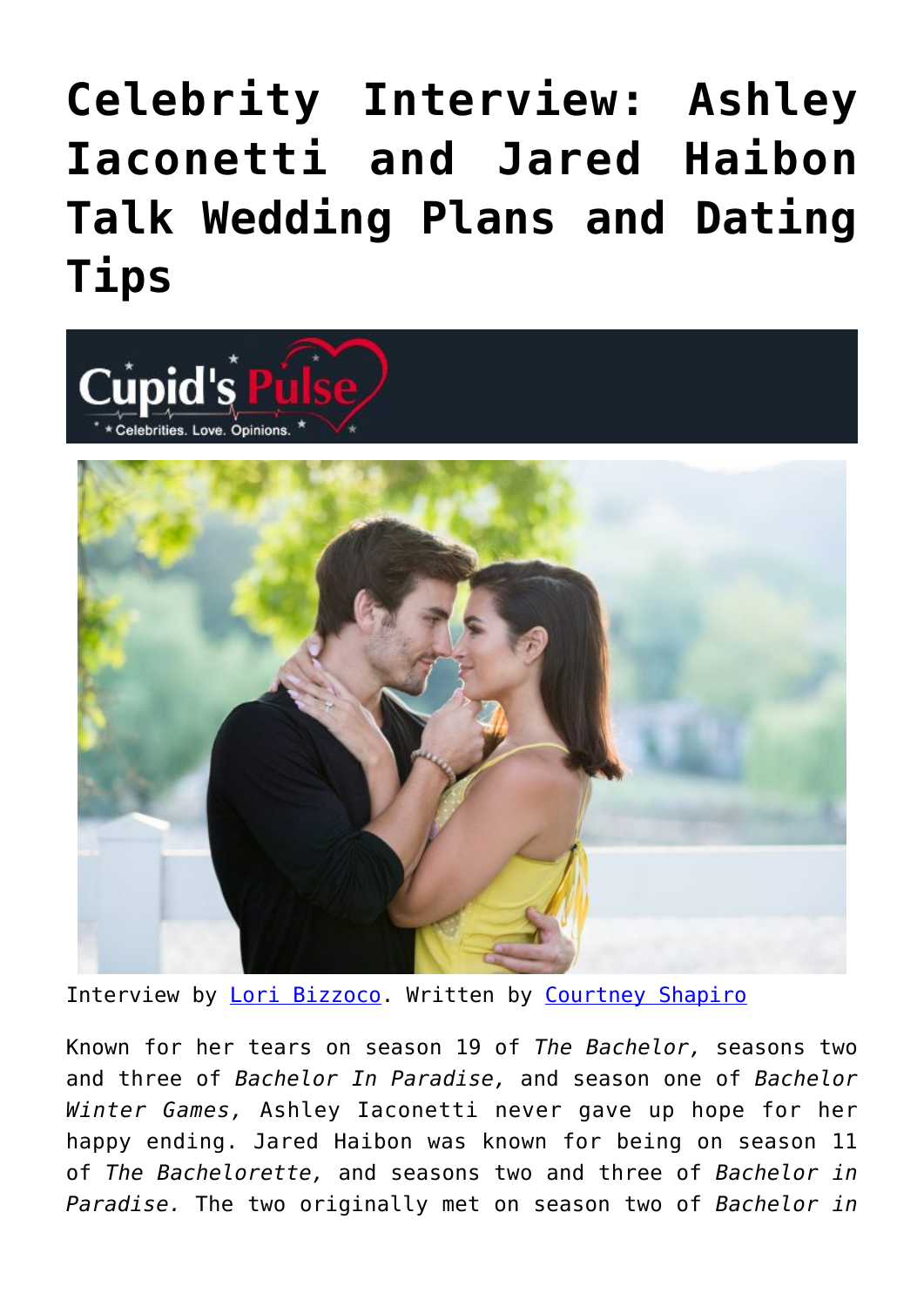*Paradise* back in 2015, and three years later are happily engaged.

In our exclusive [celebrity interview](http://cupidspulse.com/celebrity-news/celebrity-interviews/), we chat with Iaconetti and Haibon about their relationship, their partnership with NET10 Wireless, and what their future holds for their [celebrity wedding,](http://cupidspulse.com/celebrity-relationships/wedding-engagement/) kids, and careers.

## **Celebrity Interview with Ashley Iaconetti & Jared Haibon: Wedding Plans, NET10 Wireless, and Dating Advice**

Iaconetti, star of the *Ben and Ashley I Almost Famous* podcast*,* is known for wearing her emotions on her sleeve; it's one of the many traits that makes her so lovable! When asked about her ability to share emotions so easily, Iaconetti confesses, "I have so much confidence that I don't care about being vulnerable and tearful. I embrace it." That confidence is what motivated her to pursue Haibon relentlessly. "The connection between us was super special, and I didn't think it was worth giving up on." Iaconetti says of Haibon's original rejection, "There were times I thought we were just going to be friends, but we had such a strong friendship that the relationship just came naturally."

Haibon, who was hesitant about pursuing a relationship with Iaconetti at first, shares that the couple were just friends after their brief stint in paradise; they didn't actually start dating until 2018. "I think that's the one thing that is misunderstood about Ashley and I," Haibon says. "We never dated before this year. People say to us that they are happy we got back together, but there was no getting back together. We were never together until now." When asked how he came to realize that he wanted a relationship with Iaconetti, Haibon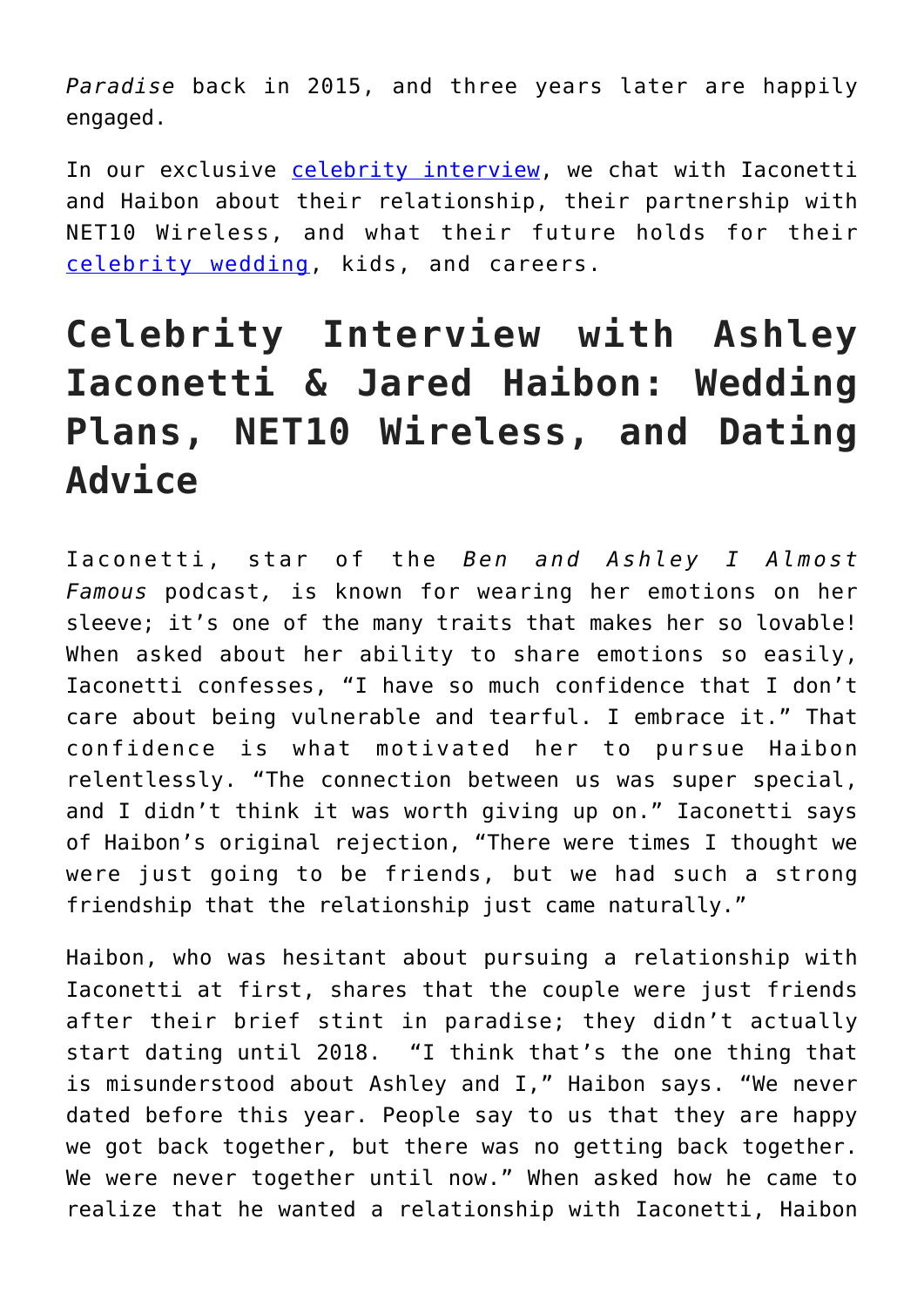says, "There was a reason why Ashley and I were best friends. We had this wonderful friendship that I was so unwilling to let go of." When asked, "Why now?" Haibon admits that when you lose something it sometimes makes you realize that you can't live without somebody, referring of course to Iaconetti's relationship with Kevin Wendt, her ex-boyfriend from *Bachelor Winter Games.*

**Related Link:** [Celebrity Interview: Former 'Bachelorette' Ali](http://cupidspulse.com/119260/celebrity-interview-bachelorette-ali-fedotowsky-new-mom/#TKry5IUIp9BlYDri.99) [Fedotowsky Shares Her Tips on Staying Fit as a New Mom](http://cupidspulse.com/119260/celebrity-interview-bachelorette-ali-fedotowsky-new-mom/#TKry5IUIp9BlYDri.99)

Before the two lovebirds dated, they kept in touch with the help of technology. "When Ashley and I were just friends, we kept the communication open. I know that I used a lot of data during this time," he laughs. It's a good thing, because Iaconetti was in L.A. and Haibon was in Rhode Island. Haibon reflects on the beginning of their relationship saying, "We talked almost every day and that was only because we have these phones at our disposal." That's why the [celebrity](http://cupidspulse.com/celebrity-news/celebrity-dating/) [couple](http://cupidspulse.com/celebrity-news/celebrity-dating/) partnered with NET10 Wireless this season to make digital-age dating easier in the hopes everyone will find love likes theirs. Iaconetti explains, "[NET10 Wireless is] now giving customers, for a limited time, double data and the unlimited plan is starting at \$35, which is great, especially if you're in a budding relationship that needs the help of face time or texting." Haibon adds, "The promotional deal is only running until the end of the year, so you have until December 31st."

Speaking of Rhode Island, we couldn't end the conversation without talking about this pair's upcoming wedding plans. "I got lucky when Ashley and I got engaged," Haibon notes. "[Ashley] didn't really have any sentimental feelings to anywhere in the world that she wanted to get married." So, it was an easy decision that the couple will be tying the knot in the state where Haibon grew up. "I'm from there, my family and friends are there, so we were able to go wedding venue shopping a couple of months ago." The